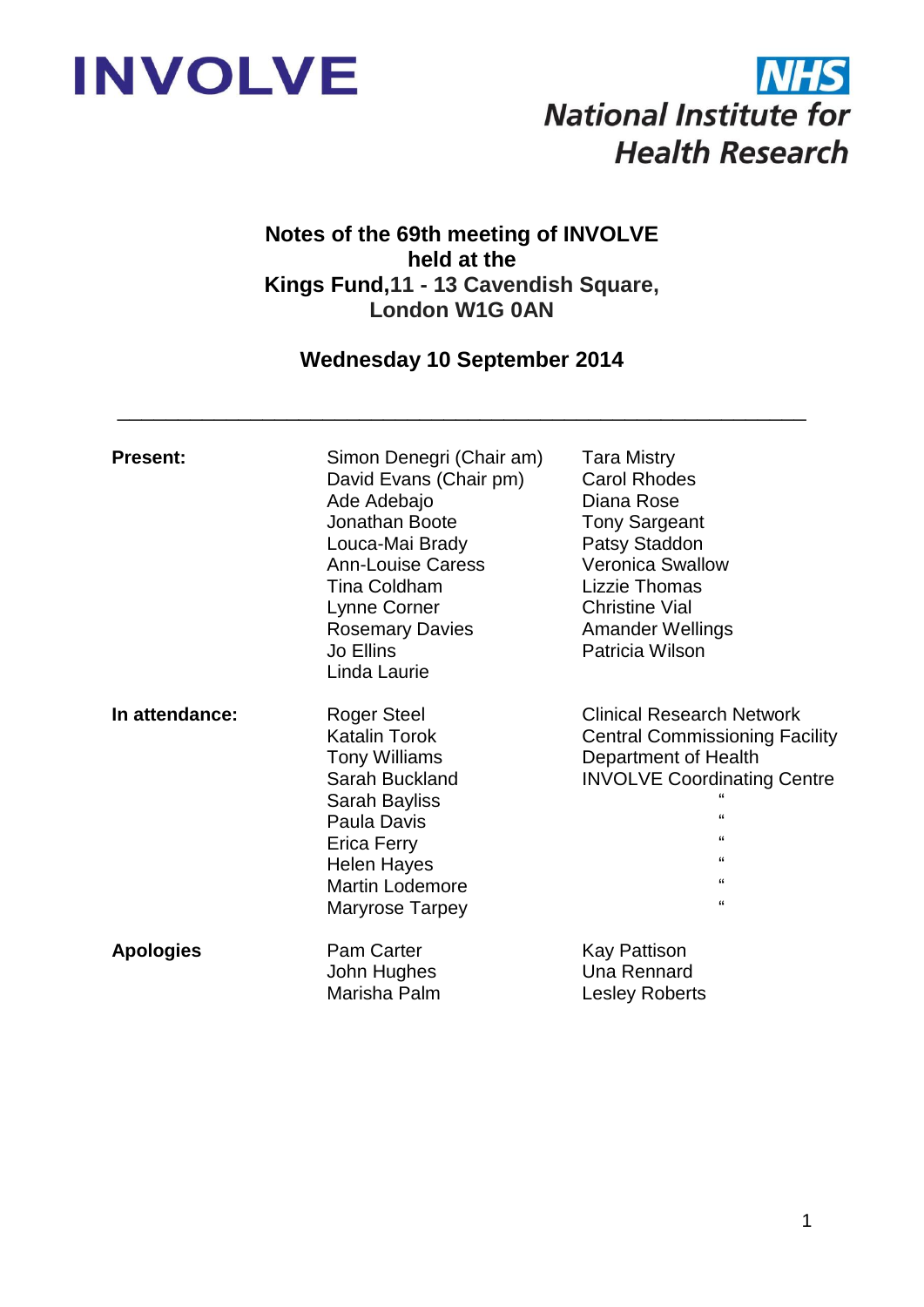# **1. Introductions, welcome and apologies, declarations of conflicts of interest**

Simon welcomed Katalin Torok from the Central Commissioning Facility to the meeting. He thanked Jonathan Boote for preparing a presentation for the afternoon session, which would be chaired by David Evans as Simon had to attend a meeting at the Department of Health.

# **Declarations of conflicts of interest**

No conflicts of interest were declared.

# **2. Notes of meeting held on 7 - 8 May 2014 and any actions arising**

Apart from the NHS England item (see below) it was agreed that the notes were a fair and accurate record of the last meeting.

# **Matters arising**

# **NHS England (item 5, page 7)**

The description in the meeting notes of the collaborative work underway in the West of England with the Health Integration Teams is inaccurate.

# **Action: Rosie Davies to send suggested amended wording to Sarah Buckland for correction of the description of Health Integration Teams.**

# **Business meeting**

# **Care.data**

Simon updated on progress around Care.data and reported that he is now on the programme board, which will be meeting in November 2014 to agree its mission and vision. Tony Sargeant provided some reflection on the Health and Social Care Information Centre meeting he attended in July when Care.data was discussed.

# **3. Chair's hot topics**

# **National Institute for Health Research (NIHR) Public involvement review findings**

Simon reported that the review panel had reflected on the evidence and that they would be meeting on 11 September and 17 October to distil the findings into a report and recommendations, which are due to be published before the INVOLVE conference. Tina Coldham and Tara Mistry are on the panel and Sarah Buckland is an observer. Simon gave a presentation on the review.

Simon invited feedback from Group members. Comments included: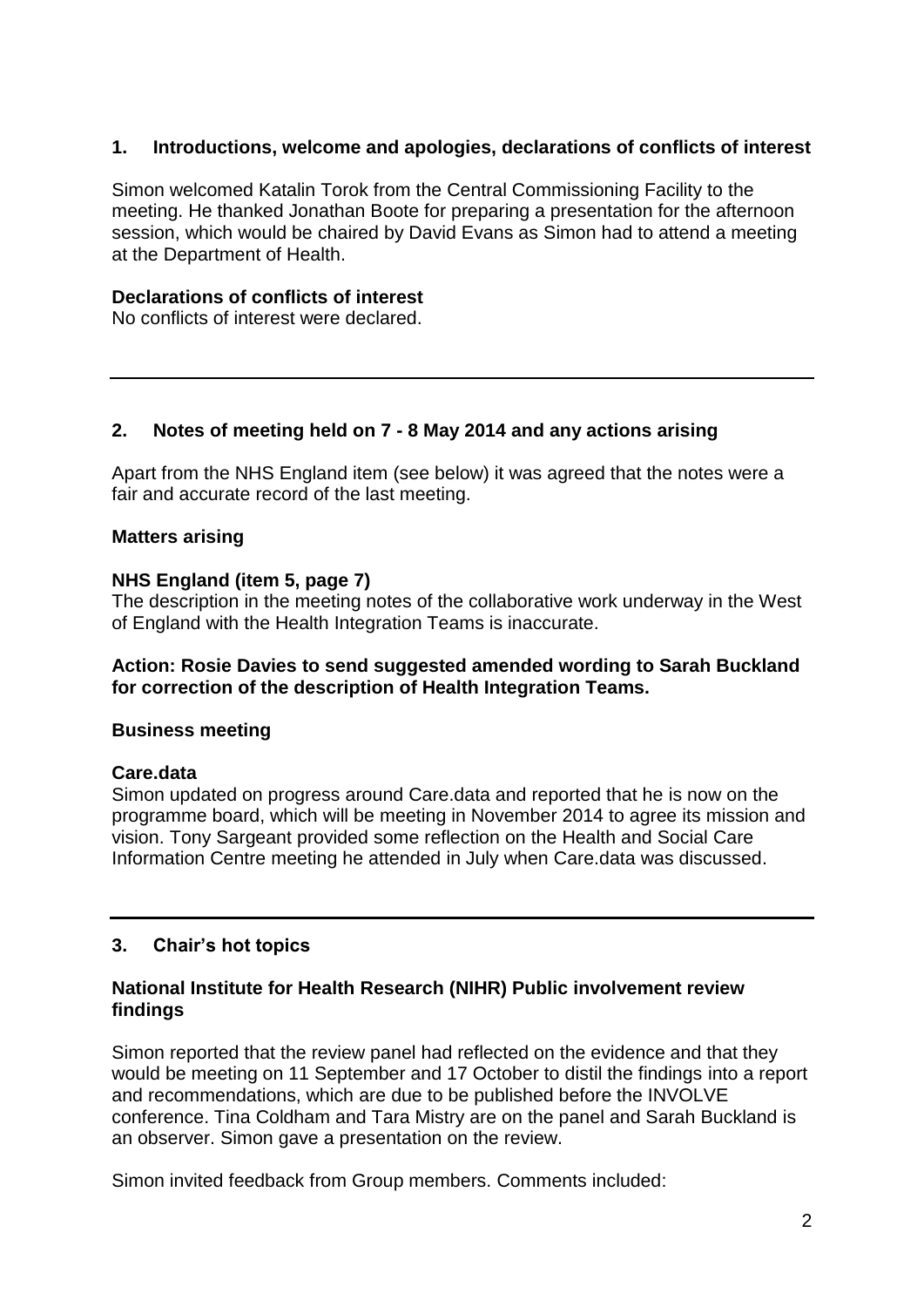- Recognising capacity and capability and support needs acknowledging in the report that some groups were unable to respond to the review.
- Confusion that exists about the different parts of the NIHR.
- What success looks like and the importance of metrics reporting on patient and public involvement.
- The risk that when public involvement becomes embedded it also becomes invisible.
- Diversity and inclusion existing models of patient and public involvement attract particular types of people to get involved. There is a need to look at who we are excluding unintentionally.
- There is a risk that the absence of evidence is seen as a problem. There is a distinction between evidence used to prove and evidence used to learn. There is a need to be more creative about how evidence is presented and framed.
- Having a NIHR-wide definition of language is important but it is equally important to look at charity and university sectors, who are increasingly using 'engagement'. Researchers are getting mixed messages.
- Accountability has not come through as strongly as expected in the evidence but this may be due to the questions asked.

# **Action: Simon to provide a preview of the Breaking Boundaries report to INVOLVE Group members prior to publication.**

# **4. Director's report**

Sarah Buckland explained that this session was to provide more detail on some of the projects that the Coordinating Centre is currently working on and to invite input from Group members, particularly on the topics of learning and development and young people.

# **General update on INVOLVE activities**

# **Coordinating Centre staff**

- Sarah Bite has started maternity leave.
- Marisha is continuing to work on specific projects. Other members of the Coordinating Centre have taken up some of Marisha's work in the interim.

# **INVOLVE publications**

- Sarah invited Group members to let the Coordinating Centre know if they would like hard copies of INVOLVE documents that have been published on the website, for example the invoNET roundtable and Senior Investigators reports.
- The slides from the user controlled research webinar are now on the INVOLVE website.
- The internal payment document has been updated to include clarification about new benefit details. The general payment document is also being updated.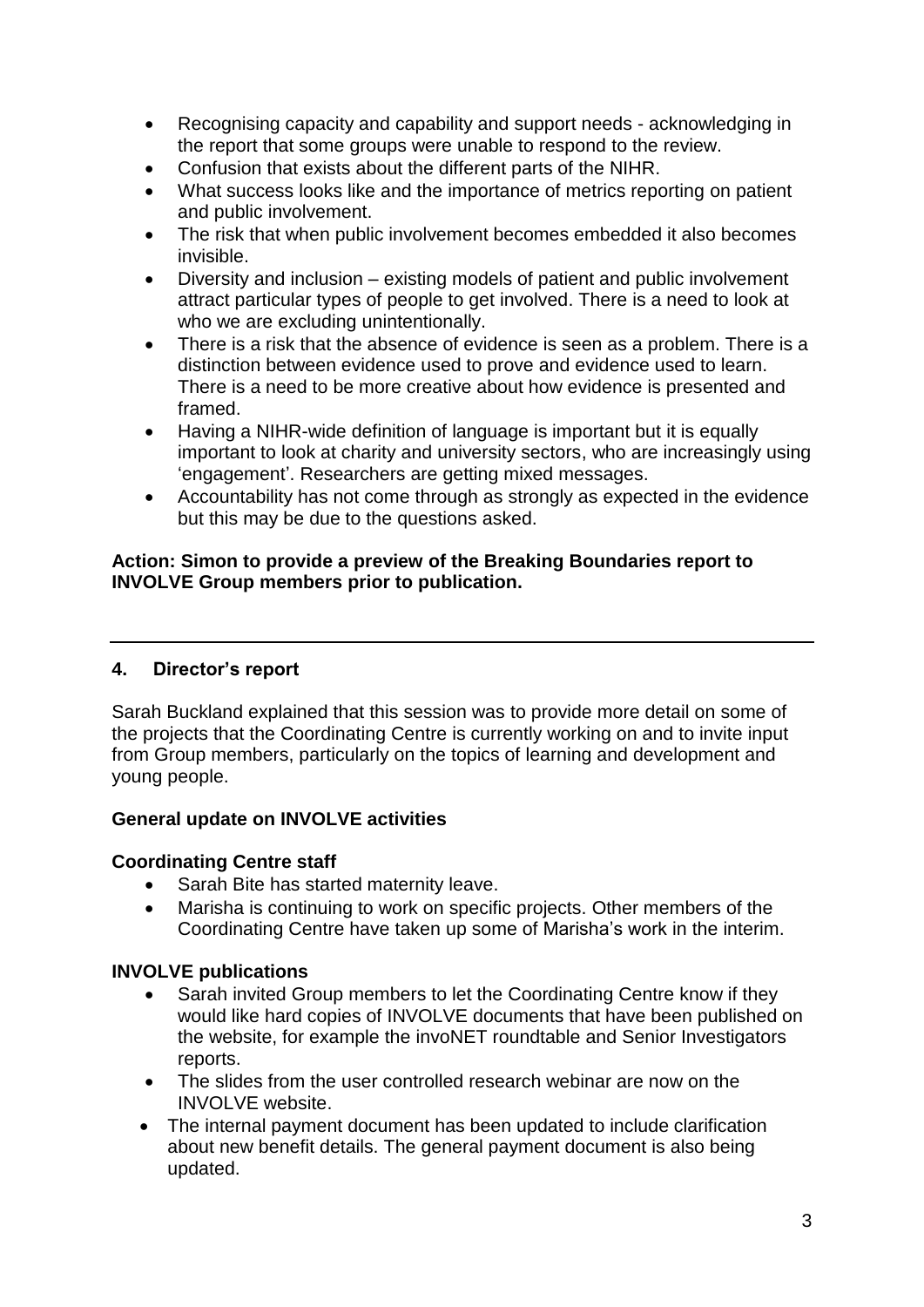# **Action: Martin to send Group members the link to the revised internal payments document when it is published on the website.**

# **Bedford Citizens Advice Bureau (CAB) helpline**

The pilot helpline to provide advice on welfare benefits is nearly in place. The Department of Health through INVOLVE, NHS England, Social Care Institute for Excellence, Involving People (Wales) and others will all be contributing to the costs of the helpline. A question was raised about whether there was any scope for rolling this out for other organisations to use. Sarah responded that while this is possible in principle there is a concern that the CAB might be overwhelmed, so this will be reviewed after the pilot year. In the meantime, if people are experiencing real difficulties, we might be able to filter them through the contributing organisations.

### **Action: Sarah Buckland to let Group members know when the Bedford Citizens Advice Bureau helpline is up and running.**

#### **Social media**

The draft guidance on social media and the use of public involvement in research is currently out for review. The final version will be published in time for the INVOLVE conference. A Twitter feed is up on the website.

#### **Values principles and standards for involvement**

A draft document is currently with some INVOLVE group members for comment. The Group working on this is chaired by Ade Adebajo.

# **National Institute for Health Research website**

Helen and Gill have been heavily involved in the development of the website. Amander Wellings and Lesley Roberts were thanked for commenting on the web pages.

# **Examples of involvement and efficiency**

Sarah reported that discussions at the National Institute for Health Research Strategy Board focused on the next comprehensive spending review and an increasing emphasis on efficiency and effectiveness for research. INVOLVE Group members were asked to send the Coordinating Centre examples of where public involvement had influenced efficiency and effectiveness.

#### **Action: Group members to send Sarah Buckland brief details of any examples of where public involvement has improved the efficiency and effectiveness of research.**

# **INVOLVE 2014 conference**

Martin outlined the conference programme, which will include pre-conference sessions for people new to the INVOLVE conference and an international networking session. Simon will give the welcome speech and Russell Hamilton will give the keynote. There will be an interactive question and voting session led by Sally Crowe, followed by nine parallel sessions and a plain English poster prize to be awarded at dinner on day one. Day two will include an overview of the Breaking boundaries review from Simon; a 'Question Time' session led by Tina, with Ade, Ann-Louise,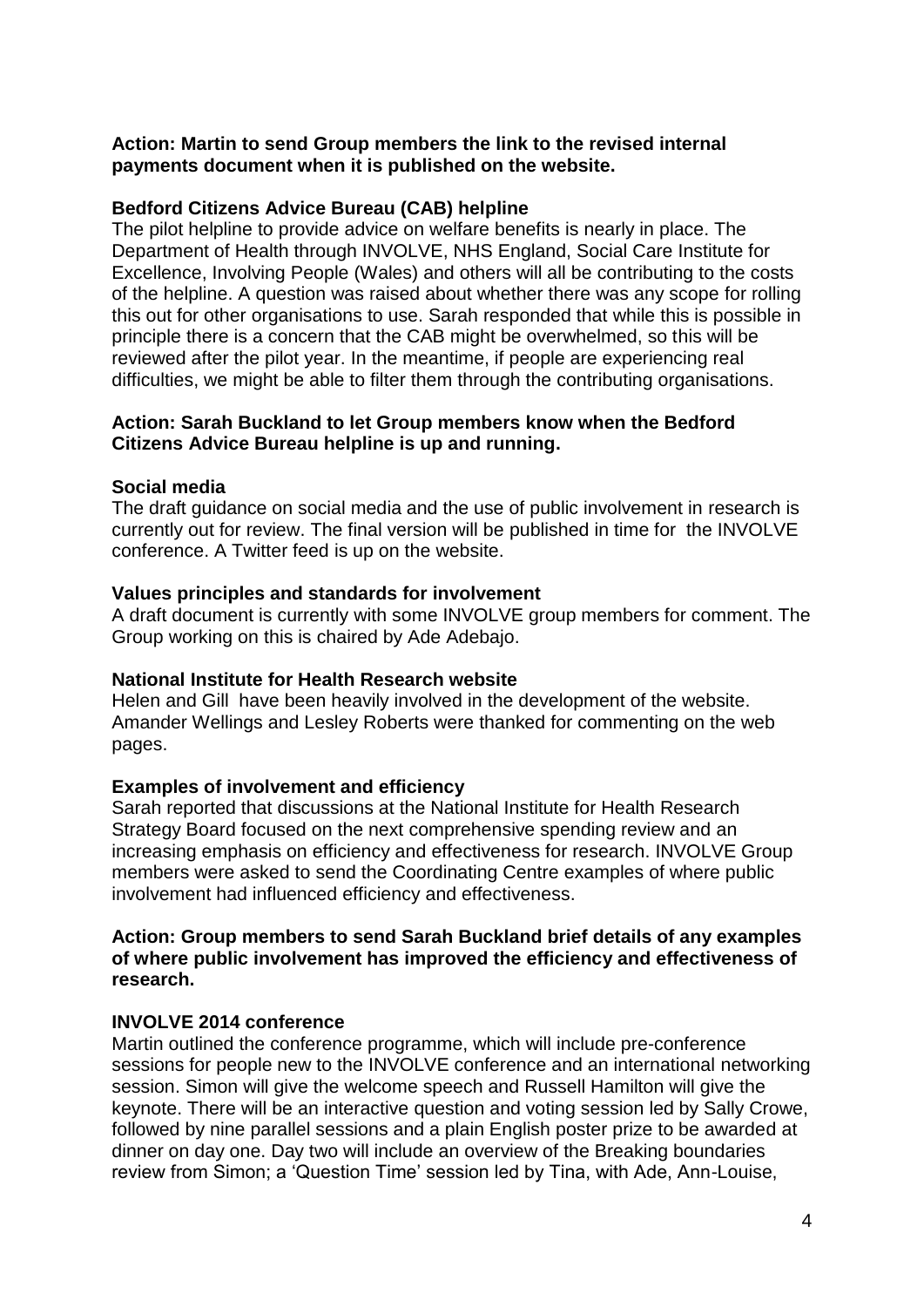Maggie Wilcox and Peter Beresford on the panel; more posters and parallel sessions; and a soapbox during lunch. Just over 300 people have registered to date, including nearly all Group members. Group members discussed accessibility concerns and suggestions included using colours and shapes to identify rooms. Sarah advised that the Coordinating Centre would be working with Professional Briefings and a local disability group to plan for accessibility.

# **Action: Martin Lodemore will be in touch with Group members to seek their assistance with the conference. Any members willing to chair or facilitate sessions to let Martin know.**

# **Action: If members have any further suggestions for improving accessibility at the conference to get in touch with Sarah Buckland, Martin or Maryrose.**

#### **Public involvement leads day**

Sarah reported that 100 people attended this event, the report of which has just been sent out for comment and will be published on the website. Some of the discussions from the meeting will be considered by the INVOLVE facilitated NIHR wide public involvement, engagement and participation strategy forum.

#### **Learning and development working group**

This was a time-limited group, chaired by Simon. The Group is in the process of writing the final draft report and recommendations. The report will be sent to Russell Hamilton and others at the National Institute for Health Research.

#### **Action: Simon to ask the Breaking Boundaries panel to embrace the recommendations of the Learning and Development working group.**

#### **Involving and engaging young people in research**

Helen demonstrated the children and young people web pages, which are currently under development. There is a page featuring current resources, which Jenny Preston and the CRN Medicines for Children advisory group will be commenting on. This group is also involved in the development of a second page focusing on the difference that involving young people will make to researchers. Group members welcomed these additions to the website, and several offered to discuss with Helen ideas for further developing the pages. Suggestions included involving young people in service redesign (Tara), sharing resources across different research teams and initiatives (Rosie) and involving parents and carers (Veronica and Louca-Mai).

Simon reminded Group members that Louca-Mai and Jenny Preston had presented on this topic at the INVOLVE symposium. The INVOLVE Advisory Board had then discussed three potential actions for INVOLVE arising out of the symposium discussions:

- Undertake a mapping exercise
- Produce a package of information signposting people
- Help strategically by bringing organisations together.

Simon asked Group members which of these they would like to focus on. It was agreed that we are already working on producing a package of information through the new web pages. There was common consensus that bringing organisations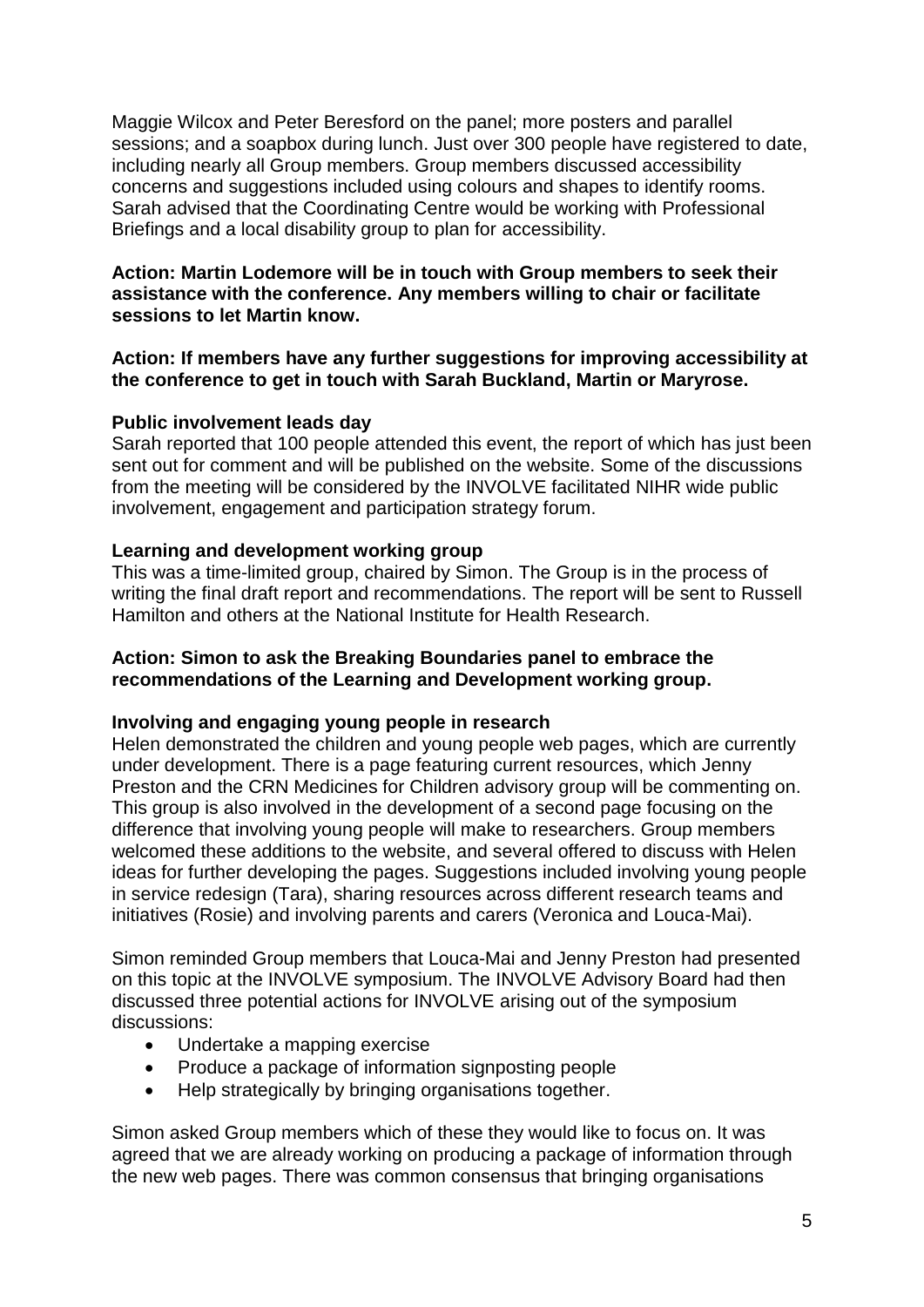together was the best place to start and that a mapping exercise might come out of this. If we wanted to hold a bigger event, that would need to be built into next year's plans but we could convene a small group to begin discussions.

**Action: Helen Hayes to further develop INVOLVE webpages on involving young people. To include discussions with Rosie Davies and Louca-Mai about initiatives they are involved in.**

**Action: Coordinating Centre to explore bringing a small group together to discuss organising an event to help strategic thinking to support involvement of young people in research.** 

# **5. Information exchange**

Written updates from Group members were included in the papers for this meeting. The following Group members provided verbal updates: Amander, Carol, Veronica, Ann-Louise, Lynne, Jonathan and Diana. David thanked everyone for sharing their useful updates and encouraged members to email each other to obtain further information about items they are particularly interested in.

**Action: Group members to email Ann Louise if they would like a copy of the training needs analysis survey mentioned in her written update.**

**Action: Lynne Corner to circulate details of forthcoming Voice North event in November.**

**Action: Jonathan Boote to send details of a paper that he has just had accepted so that INVOLVE can circulate to Group members.**

**Action: INVOLVE to update Ground rules for INVOLVE meetings to amend the reference to switching off mobile phones to putting mobile phones on silent.** 

# **6. Evaluating PPI in the NIHR Greater Manchester Primary Care Patient Safety Translational Research Centre (speaker: Jonathan Boote)**

Jonathan's presentation included the following topics:

- The background to the Greater Manchester Primary Care Patient Safety Translational Research Centre and the work it does.
- The Centre's website: [www.population-health.manchester.ac.uk/primary](http://www.population-health.manchester.ac.uk/primary-care-patient-safety/)[care-patient-safety/](http://www.population-health.manchester.ac.uk/primary-care-patient-safety/)
- Patient and public involvement in the work of the Centre.
- Evaluating the impact of patient and public involvement in the Centre the evaluation methodology, challenges to the evaluation, concerns raised and some interim quantitative data. Jonathan will be presenting more findings at the INVOLVE conference.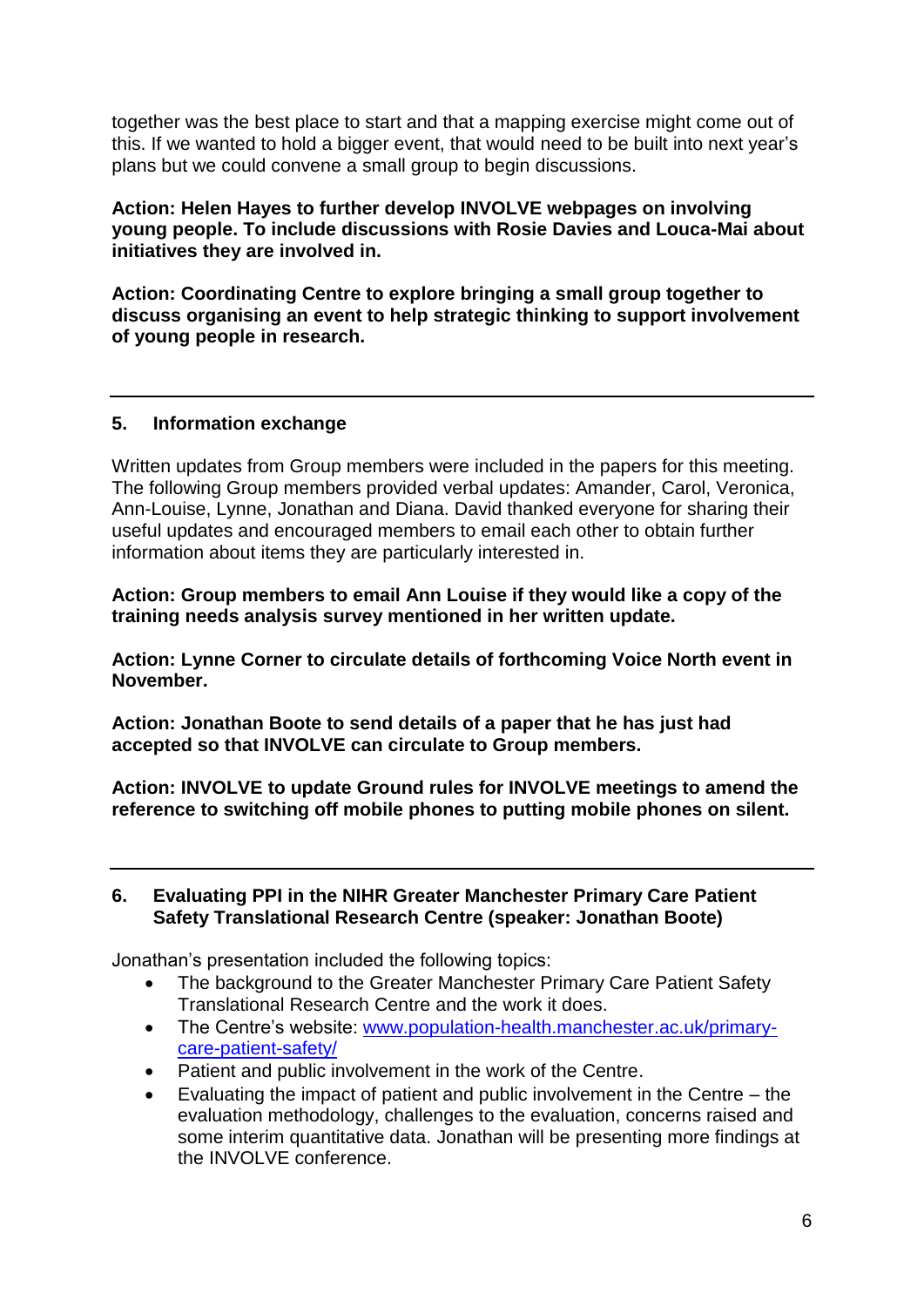Group members were then invited to ask questions and comment on Jonathan's presentation.

# **Action: Jonathan Boote to email his PowerPoint presentation to INVOLVE for circulating to Group members.**

# **7. Future topics for INVOLVE Group meetings**

At the last Advisory Board meeting it was agreed that there should be a rolling list of topics for discussion at INVOLVE meetings. INVOLVE members will be invited at meetings to suggest topics which would then be used to assist the INVOLVE chair and Advisory Board members in planning for future group meetings. David encouraged Group members to think creatively about potential topics to explore at future meetings.

Suggestions included:

- Discussing the process of involvement in the context of patient benefit and patient experience as a result of involvement.
- Methods for undertaking evaluations of public involvement within new structures.
- Costs and consequences: benefits, consequences and health economics related to public involvement in research.
- How public involvement can be linked with mandatory training and the mechanisms for doing this.
- Resourcing of patient and public involvement in the new landscape, particularly the resourcing of groups.
- How we can move forward and where we want to be in 5-10 years time but also retaining what we have and the threats and challenges to this.
- Co-applicants guidelines for researchers and co-applicants and work being undertaken in this area.
- Debate about the good things we can promote and the bad things we can stop happening.
- Invite speaker from York Centre for Reviews and Dissemination (CRD) on evidence based patient and public involvement.

# **Action: Suggestions from Group members for future discussion topics at INVOLVE meetings to be incorporated into a rolling list of ideas to be considered at Advisory Board meetings.**